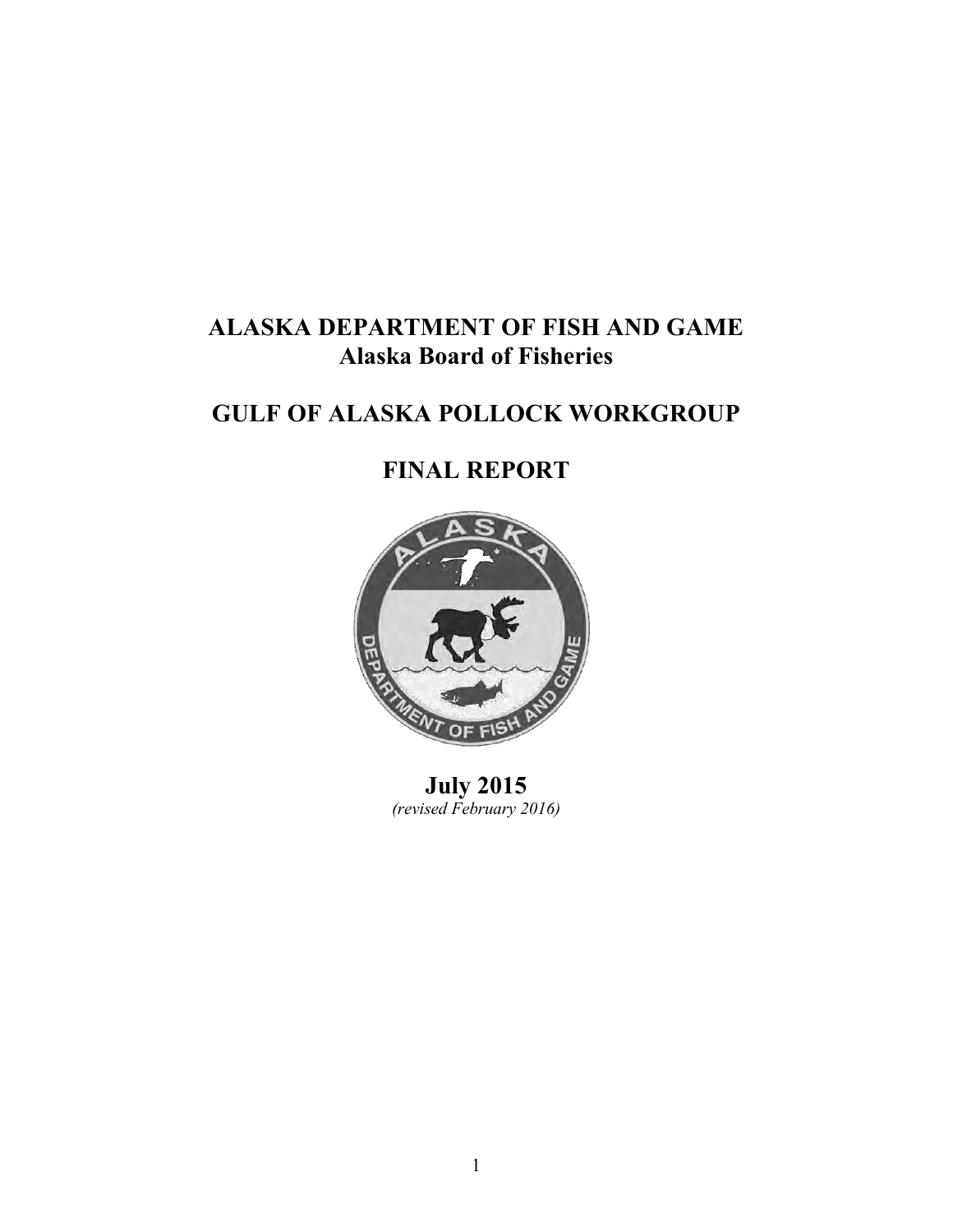# <span id="page-1-0"></span>**REPORT CONTENTS**

| Workgroup Member Comments on the GOA Trawl Bycatch Management Program:  6      |  |
|--------------------------------------------------------------------------------|--|
|                                                                                |  |
|                                                                                |  |
|                                                                                |  |
|                                                                                |  |
| BOARD WORKGROUP RESPONSE: Draft State GHL Pollock Management Plan  9           |  |
|                                                                                |  |
| STATE-WATERS POLLOCK FISHERY: Costs/Benefits of a State GHL Pollock Fishery    |  |
|                                                                                |  |
|                                                                                |  |
|                                                                                |  |
|                                                                                |  |
|                                                                                |  |
| NEXT STEP: Board Call for Proposals for a state GHL Pollock Management Plan 13 |  |
| ADDITIONAL INFORMATION: State-waters GOA Pollock Fishery 13                    |  |
|                                                                                |  |
|                                                                                |  |
| TIMELINE re: Board GOA Pollock Workgroup, February 2014 – Present 14           |  |
| ADDITIONAL MATERIAL (on Board website) re: GOA Pollock Fishery Discussion      |  |
|                                                                                |  |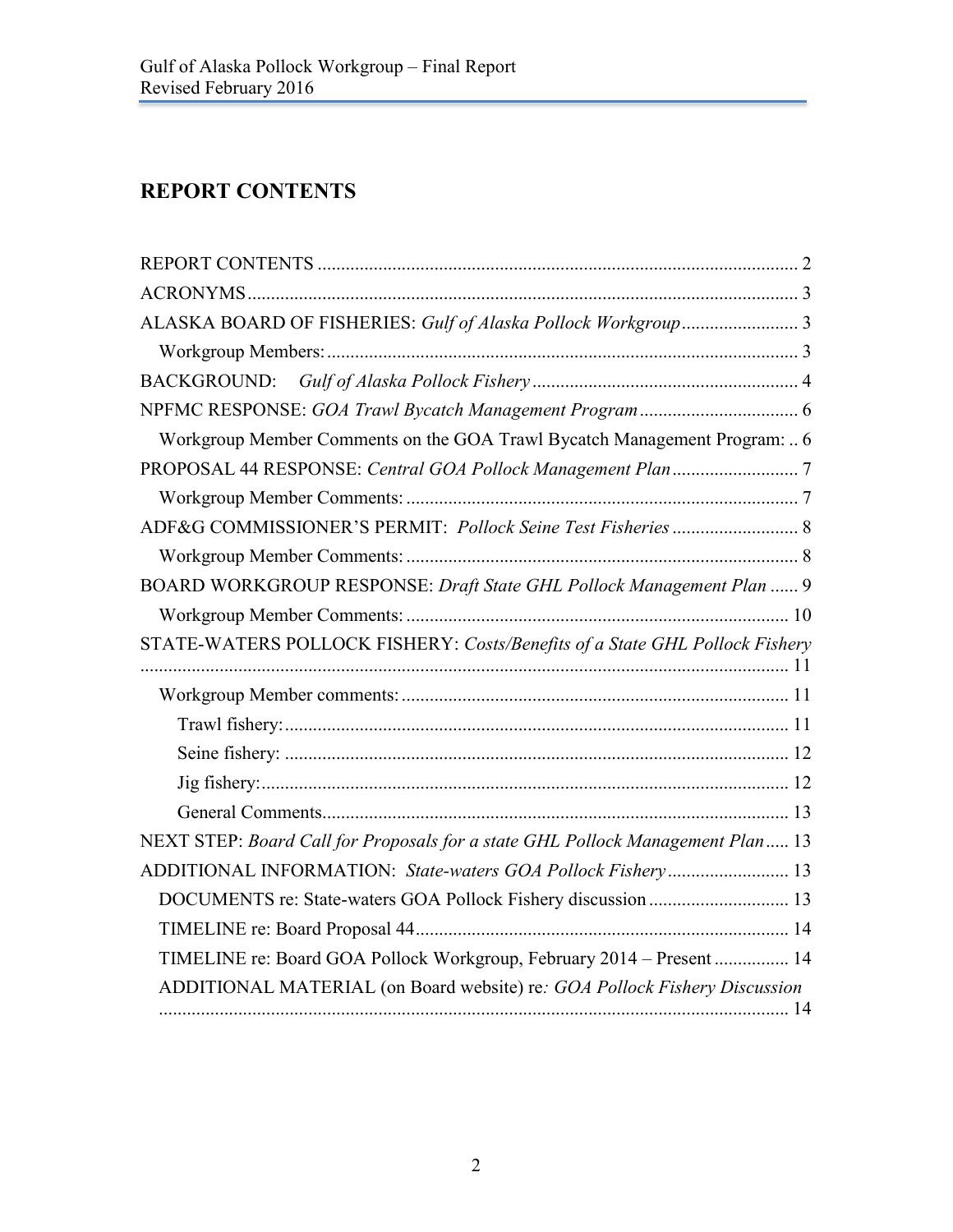Gulf of Alaska Pollock Workgroup – Final Report Revised February 2016

<span id="page-2-0"></span>

| <b>ACRONYMS</b>              |             |
|------------------------------|-------------|
| Gulf of Alaska               | GOA         |
| Central Gulf of Alaska       | <b>CGOA</b> |
| Western Gulf of Alaska       | WGOA        |
| Acceptable Biological Catch  | ABC.        |
| <b>Total Allowable Catch</b> | TAC.        |

### <span id="page-2-1"></span>**ALASKA BOARD OF FISHERIES:** *Gulf of Alaska Pollock Workgroup*

The Alaska Board of Fisheries (Board) is established by the Alaska Legislature to conserve and develop the fishery resources of the state. Along with establishing fishing seasons, bag limits, and methods and means for the state's subsistence, commercial, sport, guided sport, and personal use fisheries, the Board also sets policy and direction for the management of the state's fishery resources within state-waters.

In 2013, the Board received Proposal 44 seeking to establish a state-waters pollock fishery in the Central Gulf of Alaska (CGOA). The pollock fishery is traditionally managed by the federal government through the North Pacific Fishery Management Council (Council). However, there is nothing that precludes the Board from establishing a state-waters fishery. At the time, and similarly today, the Council is considering major changes to the federal GOA pollock fishery.

In an effort to better understand the nuances to the pollock fishery, efforts ongoing in the federal fishery management system, and preferences of Alaska fishermen and communities, the Board tabled Proposal 44 and created the GOA Pollock Workgroup (Workgroup) to assist in better understanding the management environment. Through the efforts of the Workgroup, summarized in this report, the Board is prepared to accept a wider array of pollock state-waters proposals that will be reviewed by the Board in 2016.

This report covers several topics related to the GOA pollock fishery management. The report provides summaries of each subject followed by input received by the Board from the Workgroup.

#### <span id="page-2-2"></span>**Workgroup Members:**

Board of Fisheries

- Sue Jeffrey (Chair)
- John Jensen (Co-Chair)

Industry and Community Members

- Julie Bonney, CGOA trawl voluntary cooperative manager
- Pat Branson, CGOA community representative
- Bill Fejes, Small processor
- Mike Flores, Charter owner/operator
- Omar John Gucer, Cook Inlet jig vessel owner/operator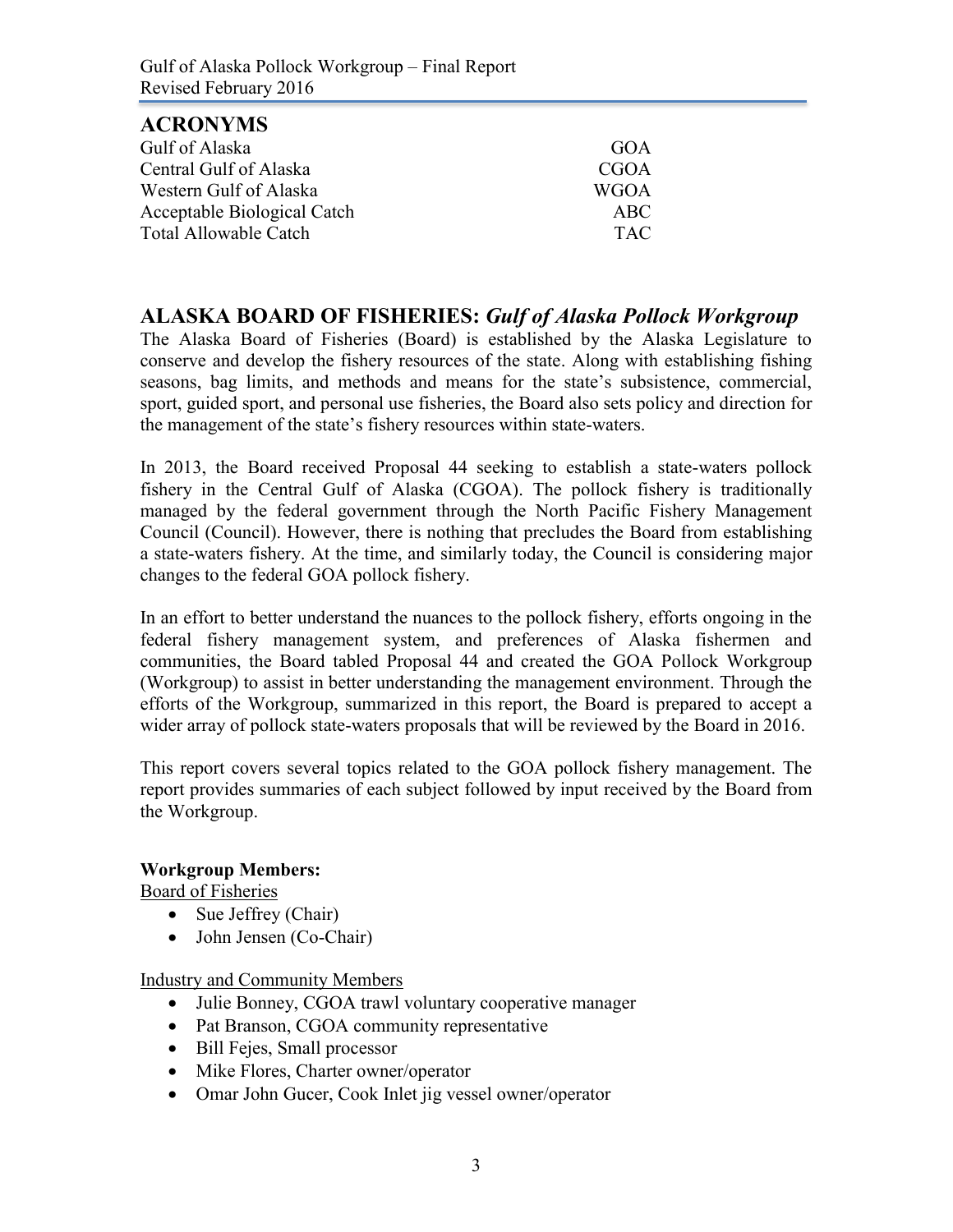Gulf of Alaska Pollock Workgroup – Final Report Revised February 2016

- Matt Hegge, Proposal 44 author
- Darius Kasprzak, Kodiak jig vessel owner/operator
- Mitch Kilborn, Large fish processor
- Raymond May, Kodiak purse seine vessel owner/operator
- Beaver Nelson, Cook Inlet purse seine vessel owner/operator
- Patrick O'Donnell, LLP trawl vessel owner
- Chris Sannito, Small fish processor
- Curt Waters, LLP trawl vessel operator
- Ernie Weiss, WGOA community seat representative

North Pacific Fishery Management Council representatives

- Ed Dersham
- Duncan Fields

#### Workgroup Assets

- Forrest Bowers, Deputy Director, ADF&G Commercial Fisheries
- Nicole Kimball, Federal Fisheries Coordinator, ADF&G Commercial Fisheries
- Karla Bush, FMP Coordinator/Fishery Biologist, ADF&G Commercial Fisheries
- Wayne Donaldson, Fish and Game Coordinator, ADF&G Commercial Fisheries Westward Region
- Mark Stichert, Fisheries Biologist, ADF&G Commercial Fisheries Westward Region
- Trent Hartill, Fisheries Biologist, ADF&G Commercial Fisheries Westward Region
- Tim Baker, Fish and Game Coordinator, ADF&G Commercial Fisheries Central Region
- Jan Rumble, Fisheries Biologist, ADF&G Commercial Fisheries Central Region
- Glenn Merrill, Assistant Administrator, NMFS Sustainable Fisheries
- Sam Cunningham, Economist, NPFMC
- Glenn Haight, Executive Director, ADF&G Boards Support

## <span id="page-3-0"></span>**BACKGROUND:** *Gulf of Alaska Pollock Fishery*

Alaska pollock is a mild whitefish that enjoys universal appeal, the flakey-textured fish that is served as fast food fish sandwiches, fish sticks, imitation crab meat in sushi, and the like. Industry leaders claim that it is the largest food fishery in the world.

Over the past year, the Board heard commercial fishermen throughout the GOA – from the south end of Kodiak Island, Kachemak Bay, and Southeast Alaska — say their regions are experiencing a pollock population explosion.

In the Gulf of Alaska (GOA), trawl surveys indicate a dramatic increase in the pollock biomass. As a result, for the 2014 season the Council increased the total allowable catch (TAC) from the previous year by 46 percent for the 19 pollock trawl vessels fishing in the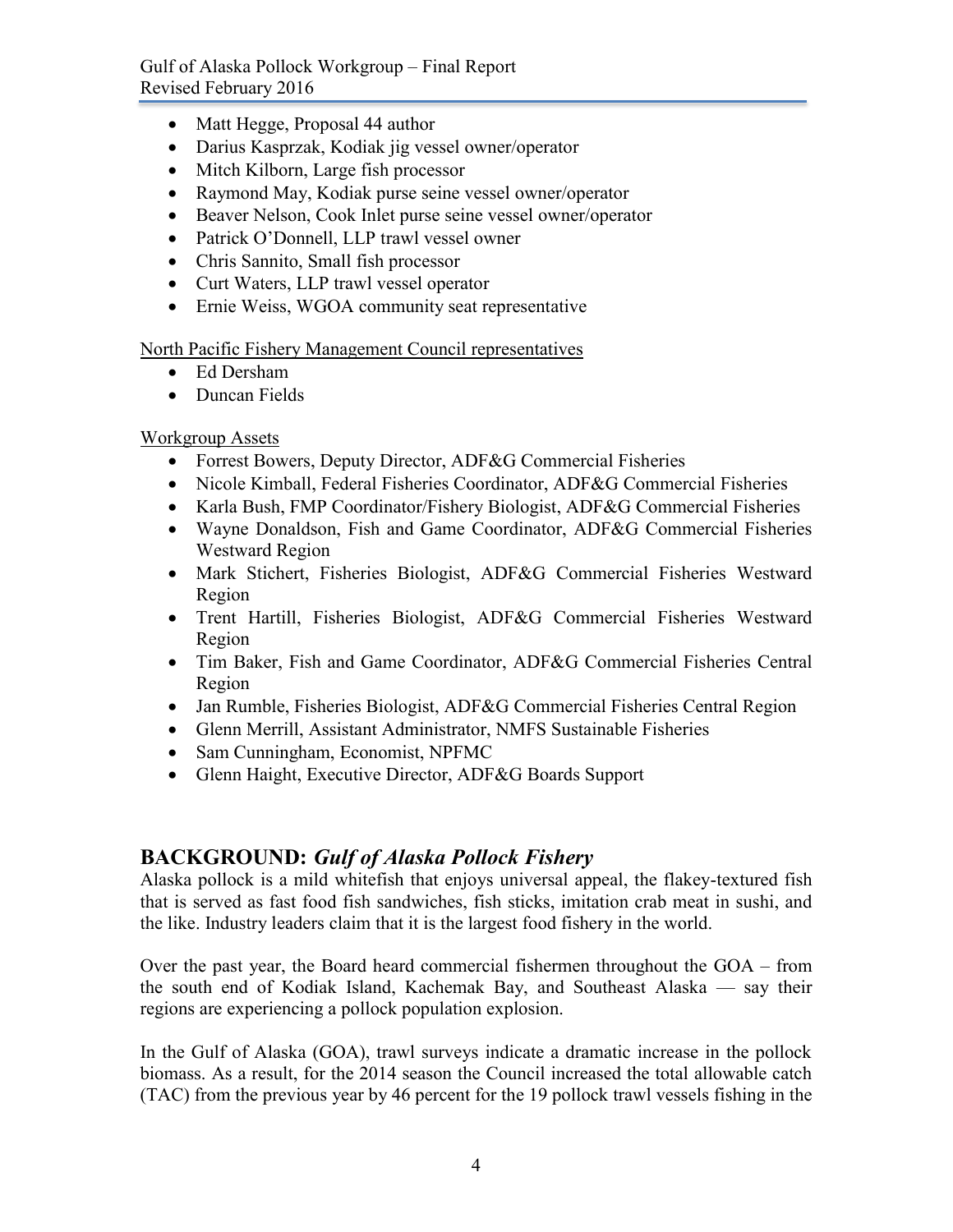Western GOA (WGOA) and 54 percent and 36 percent for the 40 trawl vessels fishing in Areas 620 and 630 of the Central GOA, respectively. The actual harvest amount, or the acceptable biological catch (ABC) set by the Council for the GOA for those same years increased from 243 million pounds in 2013 to 358 million pounds in 2014.

Currently, pollock is harvested 0–3 miles in state waters during the GOA state parallel fishery. In some years, nearly 50 percent of the TAC has been caught in state waters. The average from 2003–2014 is about 23 percent.

The state manages a state-waters guideline harvest level (GHL) pollock fishery in Prince William Sound (PWS). Established in 1995, it is an open access pelagic trawl pollock fishery. There is no vessel limit length and no mandatory observer coverage. Bycatch caps are set for individual species, i.e. rockfish, which are caught incidentally by jig, longline, and trawl. The PWS pollock GHL is based on 2.5% of the federal pollock ABC.

The outlook for the GOA pollock resource is good for the next several years. According to a 2014 North Pacific Fishery Management Council (Council) Plan Team report, the estimated abundance of mature fish is projected to remain stable or to increase over the next five years; and the biomass estimate for the Shelikof Strait in the GOA is larger than any other biomass estimate in the Shelikof since 1985.

There is a downside, however, to the growing pollock population in the GOA. Simultaneous to the pollock increase is a decrease in the GOA and Bering Sea Chinook salmon stocks, a species commonly caught as bycatch during the trawl pollock fishery. The cause of the Chinook salmon population decline is hotly debated throughout the fishing industry. Nevertheless, the Council in 2012 responded to the decline by setting a bycatch cap of 25,000 Chinook salmon for the pollock trawl fleet in the GOA and began discussion of other comprehensive management measures collectively called the GOA Trawl Bycatch Management Program to address Chinook salmon bycatch in the GOA trawl fisheries. If the fleet catches more than the 25,000 Chinook, federal groundfish managers must shut down the season no matter how many tons of pollock remain on the ground to harvest. The challenge facing the GOA pollock fleet is to catch less Chinook while harvesting more pollock.

Thus far, the CGOA pollock fleet has met the challenge by forming volunteer "harvesting cooperatives," which has resulted in the fleet catching the pollock TAC without going over the 25,000 Chinook cap. Under the "harvesting cooperative" structure, the annual TAC is divided prior to each season among the participating fishing vessels by assigning them equal numbers of fishing trips they may make. As a result, vessel operators know prior to the start of the season the amount of fish they will be allowed to harvest. This gives them the opportunity to take the time to strategically harvest the target species and avoid fishing the Chinook "hot spots." That is, the harvesting cooperatives in place in the CGOA end the "race for fish," allowing the full TAC to be harvested while avoiding catching Chinook salmon, the prohibited species.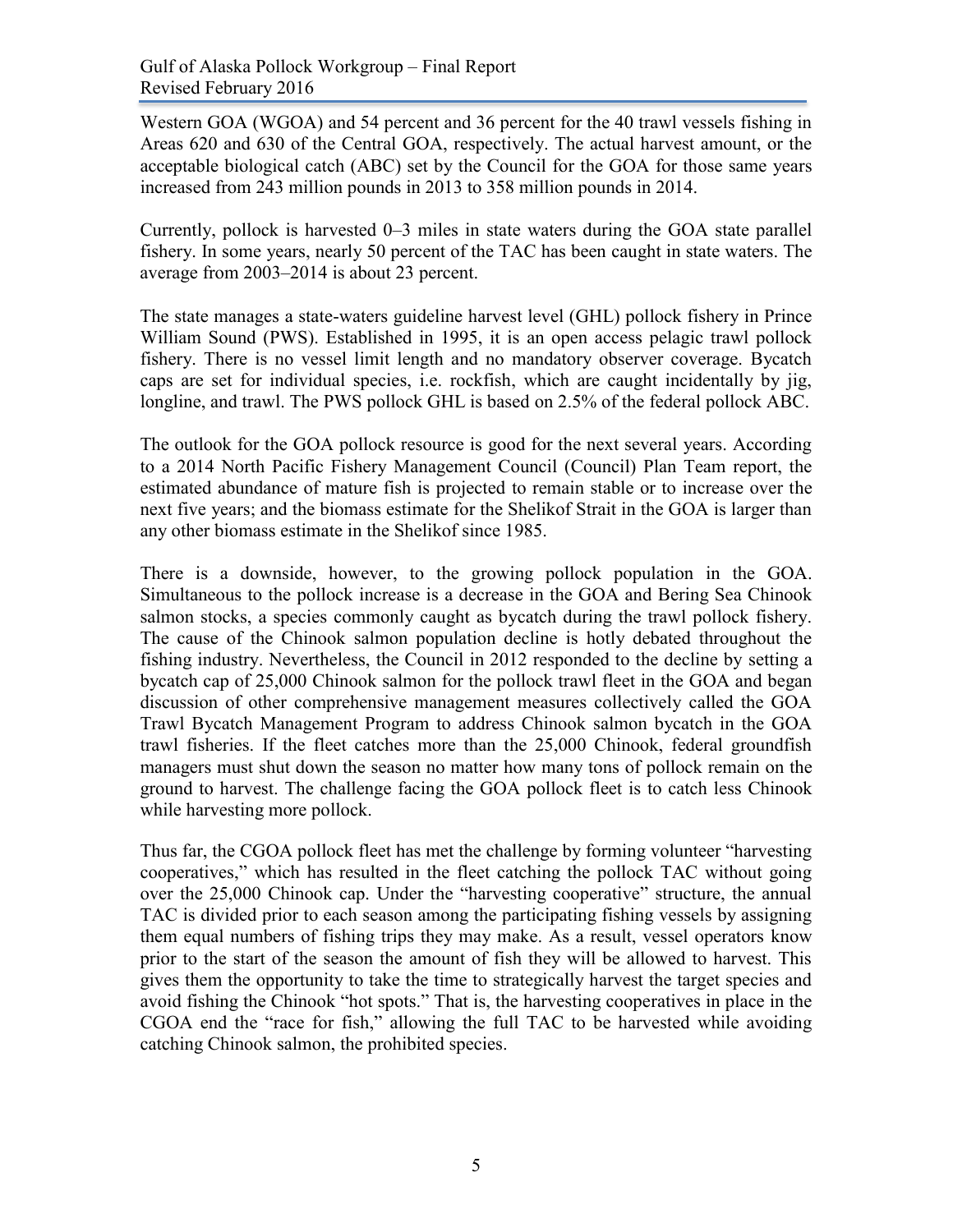### <span id="page-5-0"></span>**NPFMC RESPONSE:** *GOA Trawl Bycatch Management Program*

The goal of the Council's trawl bycatch management program being considered is to reduce the incidental taking of Chinook salmon and halibut in the federal CGOA groundfish fisheries. To achieve this bycatch reduction, program developers believe the key is to eliminate the "race for fish" whereby fishermen catch as much as they can as fast as they can before the TAC is caught and the fishery closes.

Bycatch management program developers believe that a sure way to eliminate the "race for fish" is to award each of the fishing vessel owners a fixed percentage of the CGOA pollock fishery. That is, the Council would give each of the roughly 40 vessels that have fished in the CGOA pollock fishery a permanent share of the fishery based on the vessel's historic catch in the fishery.

As in other federal rationalized fisheries, historical catch is converted to a percentage of the total TAC for each vessel, also referred to as "catch shares." According to catch share program developers, vessels endowed with catch shares would have less incentive to "race for fish" because each pollock vessel owner knows before the beginning of the fishing season the exact tonnage amount their vessel may harvest.

Developers further argue the benefit of a bycatch management plan that issues catch shares is there would be less Chinook bycatch because pollock trawl vessels can fish slower and thereby avoid catching Chinook salmon.

For the past few years, the Council spent considerable resources analyzing various elements of a trawl management plan such as harvesting cooperatives (see BACKGROUND above) and also catch shares to further reduce bycatch in the CGOA trawl pollock fishery. The Council plans to review an updated GOA Trawl Bycatch Management paper at its October 2015 meeting.

<span id="page-5-1"></span>**Workgroup Member Comments on the GOA Trawl Bycatch Management Program:** 

- Ernie Weiss WGOA residents want to protect communities but there are differences in opinion between fishermen, communities, and others on how to do this. One of the goals [of the WGOA community members] is limiting consolidation.
- Ernie Weiss The Aleutians East Borough will conduct a survey to look at socioeconomic factors. Many experienced fishermen think that bycatch avoidance is best accomplished by people with the most fishing experience.
- Ernie Weiss Consolidation of the fishery that results in less jobs and only a small number of boats harvesting GOA Pollock in a closed fishery is not good for coastal communities.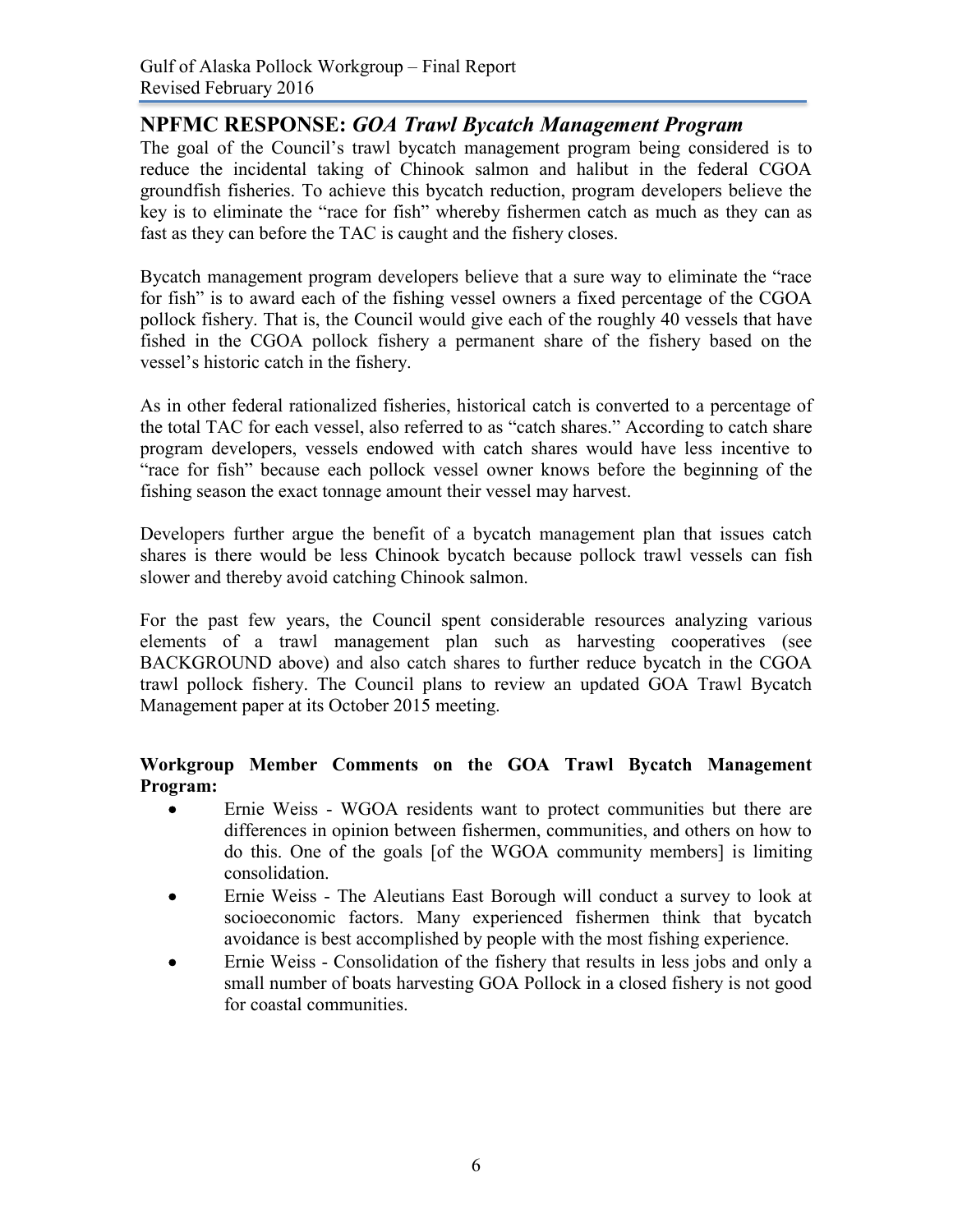## <span id="page-6-0"></span>**PROPOSAL 44 RESPONSE:** *Central GOA Pollock Management Plan*

Commercial fisherman and Workgroup member Matt Hegge, the author of Proposal 44 submitted to the Board in 2013, said the purpose of establishing a state-managed pollock fishery in the CGOA is to maintain open access to harvesting pollock as the National Marine Fisheries Service and the Council move towards a catch share program.

According to Hegge, federal management programs that award catch shares or quota shares to individuals result in over-consolidation of the fishing fleet with less catch share boats and individuals participating in the fisheries. Additionally, the cost to buy into catch share fisheries increases dramatically and becomes out of reach for small boat fishermen, according to the proposer.

Hegge said he supports the goals and objectives of bycatch management programs. The intent of Proposal 44, he said, is to provide continued access to state waters if a federal catch share program is implemented.

To mitigate the problems associated with such management programs, Hegge envisions an open-access pollock fishery in state-waters for pelagic trawl, seine, and jig gear. To address Chinook salmon bycatch concerns, the state fishery would require 100 percent observer coverage on trawl vessels and slow down the fishery by instituting 150,000 pound trip limit deliveries with no less than 48-hours between deliveries.

#### <span id="page-6-1"></span>**Workgroup Member Comments:**

- Matt Hegge, author of Proposal 44, said he submitted RC 52 at the 2014 Kodiak finfish meeting that removes the 58' vessel length limit because the Kodiak fleet is mostly over 58′ in length.
- Wayne Donaldson Program costs for other state observer programs (crab and scallop) are paid for through federal funds and/or test fishing (cost-recovery). Observer coverage costs are paid either entirely by the vessel (100% coverage), through test-fishing, and/or federal funds.
- Karla Bush Workgroup members discussed how harvest is accounted for within state-waters. The proportion of harvest that comes from state-waters is calculated using fish tickets (eLandings). Harvest location, reported by state statistical area, is self-reported by the vessel operator at the time of landing. There is no standard approach for reporting where catch occurs. Some operators report the statistical area where they hauled back (brought in their net). Therefore, the proportion of catch from state/federal waters is likely not an exact accounting of where the fish were harvested since vessels often tow across multiple statistical areas while fishing. This is not a management concern because all harvest accrues to the TAC.
- Mark Stichert The state does not have a groundfish observer program, which may be necessary to monitor a trawl pollock GHL fishery. It would be expensive, but the department needs more direction on size, scope, scale, and purpose of an observer program before estimates of costs can be calculated.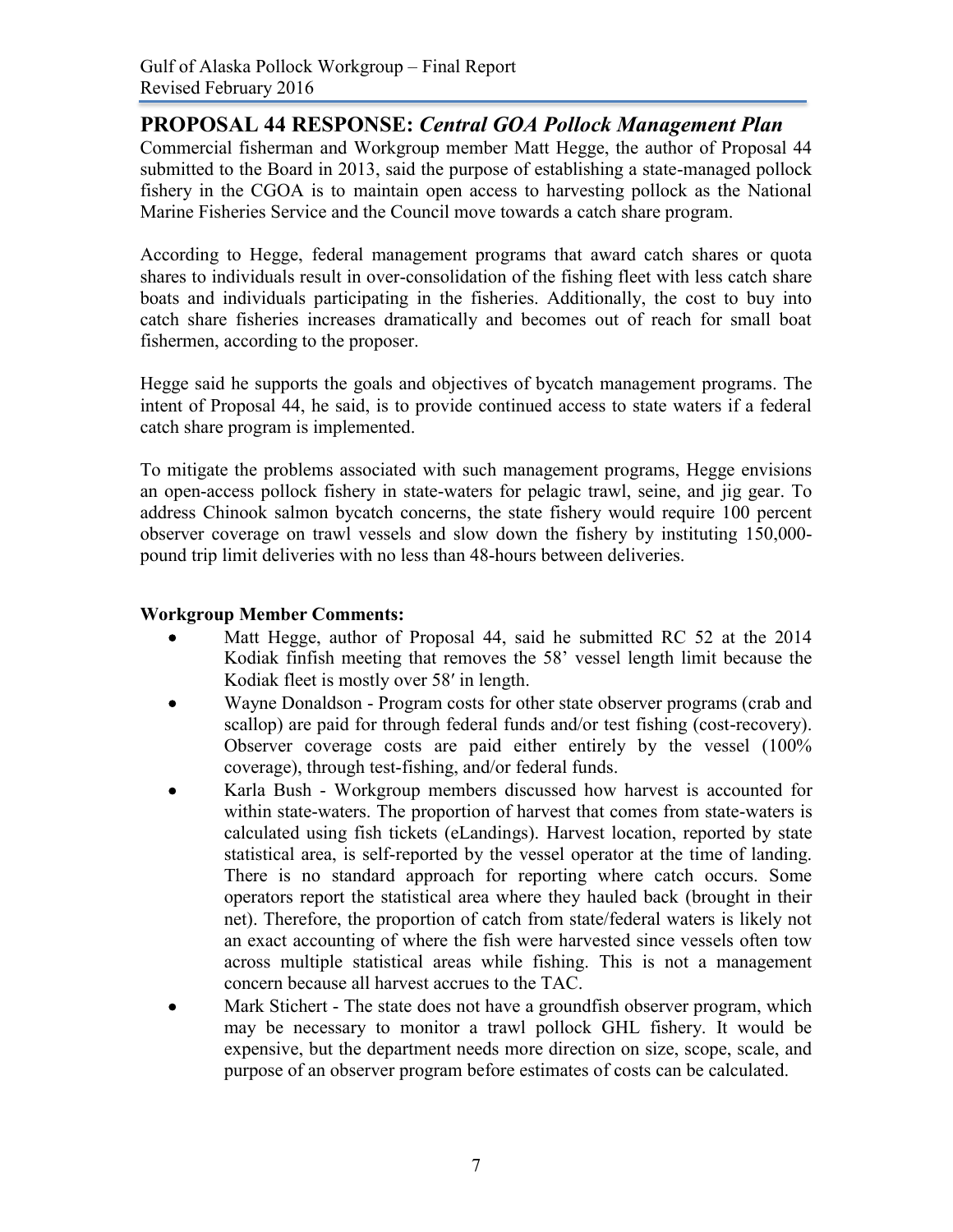- Pat Branson described the Kodiak Fisheries Workgroup, saying it is a public process with diverse representation. The City of Kodiak passed a resolution to protect community interests and the economic engine of the community (fisheries). The letter describes high-level goals to maintain healthy, sustainable resources in the GOA and healthy, competitive economies.
- Ernie Weiss There is less consensus within the WGOA region; there was some reluctance at first to be included in the Council's trawl bycatch management action, but Aleutians East Borough petitioned to get involved in 2013.
- Ernie Weiss WGOA communities are single processor towns, with mostly local fleets of vessels less than 60′ in overall length.

# <span id="page-7-0"></span>**ADF&G COMMISSIONER'S PERMIT:** *Pollock Seine Test Fisheries*

Through the Boards evaluation of Proposal 44 and the efforts of the Workgroup, there was considerable interest voiced in establishing test fisheries for purse seining and jig fishing of pollock. Seining is a popular and successful form of harvesting species like salmon and herring, but untested for Alaska pollock. At the Board's requests, ADF&G established several pollock seine and jig test fisheries.

ADF&G groundfish management biologist Mark Stickert said ADF&G staff issued commissioner's permits for seine test fisheries in Kodiak and Lower Cook Inlet. An onboard department observer was required. Commissioner permits were also issued for jig fishing in Kodiak.

**In Kodiak**, the test fishery was set for April and September in 2014, and one commissioner's permit was issued. One purse seine vessel made a single trip in May 2015 and did not harvest any pollock. Forty-six vessels were issued pollock jig permits in 2014, concurrently with the state-waters Pacific cod jig fishery. The total catch was 33,000 pounds, an average landing of 245 pounds per vessel. This compares with approximately 10,000 pounds of pollock harvested on average by jig vessels from 2004- 2013, and 15,000 pounds harvested on average in the past five years.

**In Lower Cook Inlet**, a test fishery took place with the required Fish and Game observers. Two vessels participated and harvested about 32,000 pounds of pollock and 45 Chinook salmon in three trips. Chinook salmon ranged in size from 2–3 pounds. They were dipnetted from the seine and released live. There were two confirmed Chinook mortalities. No genetic samples were taken. Herring seine nets were used, but participants thought deeper nets would have caught more pollock. Boats fished during the day and night; daytime fishing seemed better. The pollock caught were too small for a fillet market and only 20% were suited for the bait market they had lined up.

### <span id="page-7-1"></span>**Workgroup Member Comments:**

 Raymond May – The lack of participation in the test fishery was due to timing of other fisheries going on; salmon extended well into September 2014, he said. Also, a customized herring seine would be necessary for this fishery and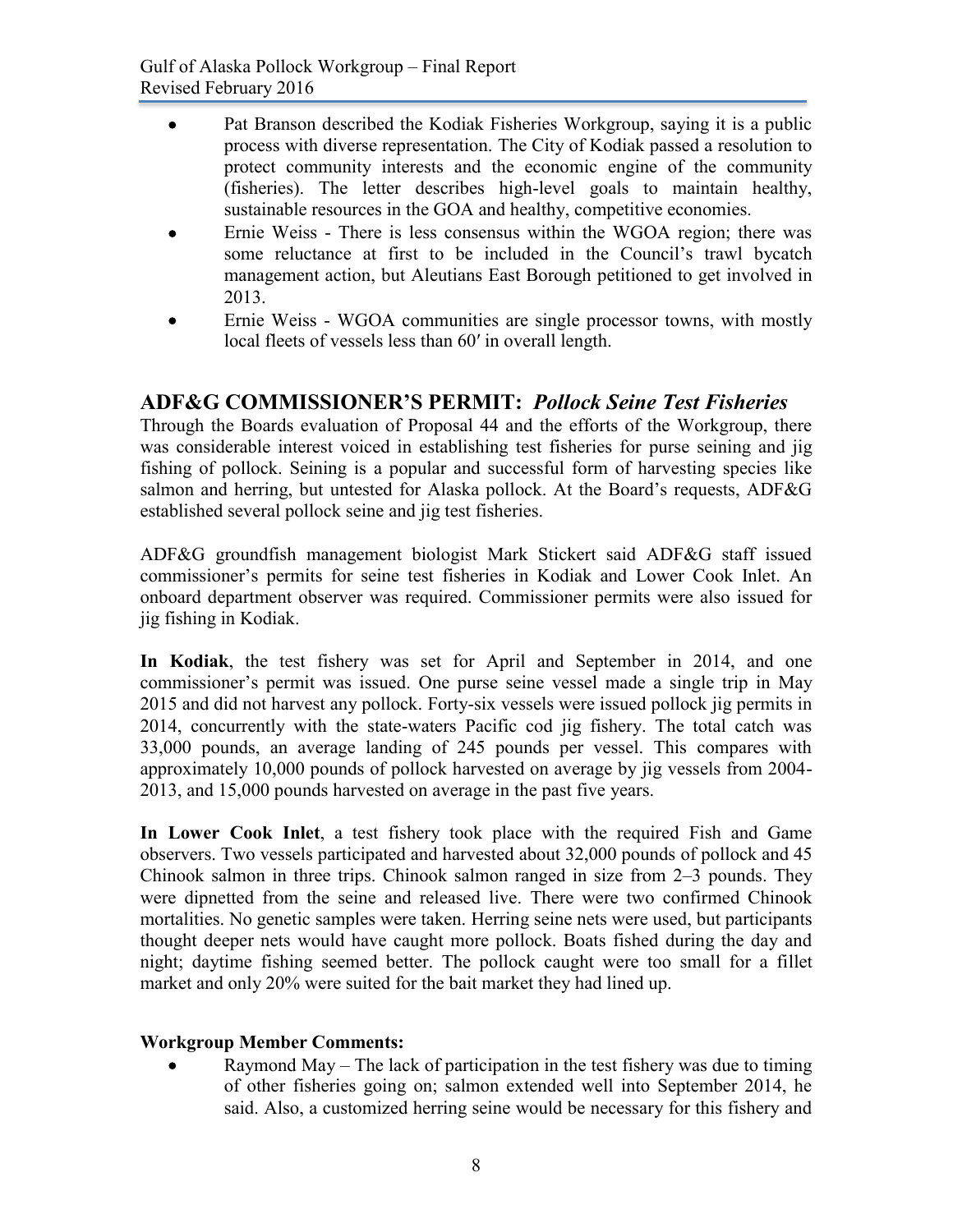it is concerning for participants to make that investment if there is no assurance that there will be a fishery.

- Raymond May He would be out fishing for the Board's statewide meeting in March 2016 (when pollock proposals will be reviewed) and thought there may not be any seiners at the meeting. But he wanted to let the Board know that he wants a state fishery. Though he's looking at gear for himself to fish, he said it is hard to get 20 seiners to invest. He and other seiners are frustrated, he said. The original intent of the test fishery was to prove pollock can be caught with a seine. He said that has been proven in Lower Cook Inlet. He and fellow seiners said this fishery already exists. He said it takes time to develop a fishery and he and other seiners can't go on speculation of a fishery. It's a large investment. They want to have the opportunity.
- Beaver Nelson About 20% of the pollock caught in the Lower Cook Inlet seine test fishery was suited for the bait market.
- Jan Rumble The Chinook caught were in the 2–3 pound range, the same size as pollock. They were dipnetted out of the seine and released alive. No genetic samples were taken.
- Julie Bonney Genetic sampling results from Chinook salmon caught as bycatch in the CGOA fisheries show that about 96% is from British Columbia, West Coast U.S., and Coastal Southeast Alaska.
- Julie Bonney Fish hatcheries are a large source of Chinook salmon production in these regions but the proportion of the bycatch that originates from hatcheries cannot be estimated from genetic samples (parental genotyping is an emerging technology) and are instead estimated from coded wire tagging data.
- Julie Bonney The CGOA pollock fishery cap for Chinook salmon is 18,300 fish and to stay within this hard cap, vessels cannot catch more than 20 Chinook salmon per 300,000 pounds of pollock. The extrapolated Chinook salmon bycatch from the Commissioner's permit in the Lower Cook Inlet test fishery is about 420 Chinook per  $300,000$  pounds of pollock.<sup>1</sup>
- Jan Rumble Except for two small fish, the Chinook salmon caught with seine gear in the test fishery was released live.

# <span id="page-8-0"></span>**BOARD WORKGROUP RESPONSE:** *Draft State GHL Pollock Management Plan*

ADF&G Division of Commercial Fish Deputy Director Forrest Bowers explained that staff developed a management plan template at the request of the Workgroup co-chairs. It has a similar structure to the state's Pacific cod plans with separate management plans for each area. It is not envisioned that a state GHL pollock fishery management plan would

 $\overline{a}$ <sup>1</sup> Report note: this point does not consider the ability of fisheries management to set the Chinook salmon bycatch cap for seine harvest based on an estimated mortality.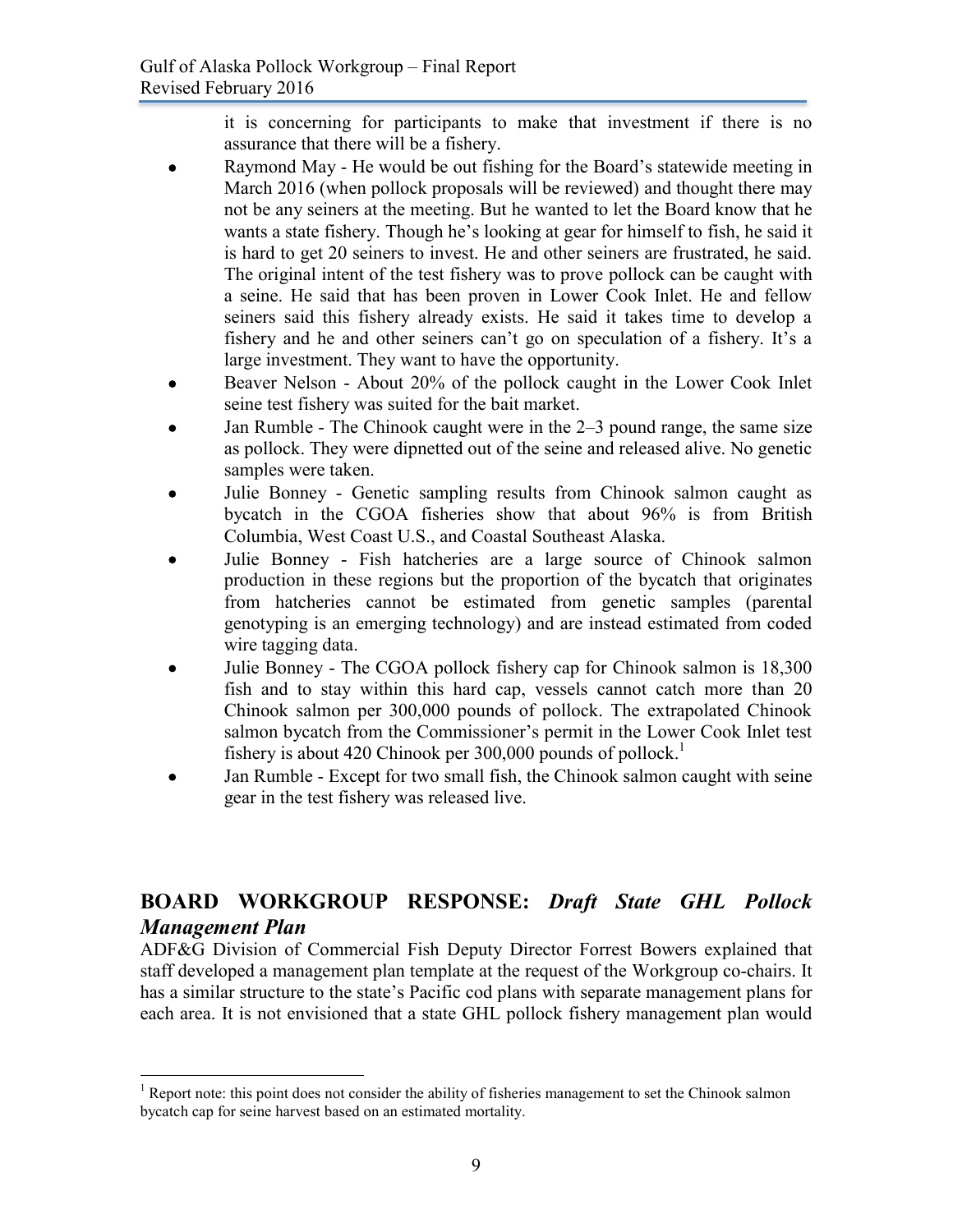be a single statewide plan. There would be individual plans and elements specific to each area, i.e., vessel length, gear, season, GHL, observer coverage, trip lengths.

#### <span id="page-9-0"></span>**Workgroup Member Comments:**

- Julie Bonney Kodiak trawlers are opposed to a state-waters GHL pollock fishery because they need the ability to go in and out of state waters during a tow to follow fish and avoid bycatch.
- Patty O'Donnell The existing parallel fishery is a state fishery; the state can modify the rules of a parallel fishery as desired.
- Ernie Weiss WGOA trawlers agree that a 58′ length limit is appropriate and it would be consistent with vessel length limits now in the Pacific cod parallel trawl fishery.
- Patty O'Donnell His vessel is 86′ in length and he fishes in state waters for pollock in the WGOA so he does not support a 58′ length limit for the WGOA.
- Ernie Weiss Currently there is no seine gear interest in WGOA pollock, but some fishermen do not want to be precluded from that opportunity.
- Julie Bonney/Patty O'Donnell Concurrent seasons for state-waters GHL and federal pollock trawl fisheries would be problematic as it would likely be the same vessels fishing. There was concern about stranding fish, i.e. allowable harvest that goes uncaught when the approved harvester classification cannot fully prosecute the fishery.
- Matt Hegge Trip limits less than the current 300,000 pound limit would make fishing less economical. Trip limits may be needed to manage fishery to a certain pace of catch, could be useful if the GHL is small to make the fishery manageable, and should only be set if needed for management purposes.
- Mark Stichert Checking in/out of the fishery (if state and federal seasons are open is important for management and enforcement).
- Wayne Donaldson The department has concerns about fishery bycatch and would like to have more observer information for the PWS fishery, but is constrained financially. A new fishery could not be supported with existing staff.
- Ernie Weiss Full observer coverage would not be economically viable for some vessels although it may be necessary if individual accountability is the goal.
- Wayne Donaldson Program costs for other state observer programs (crab and scallop) are paid for through federal funds and/or test fishing (cost-recovery). Observer coverage costs are paid either entirely by the vessel (100% coverage), through test-fishing, and/or federal funds.
- Duncan Fields Need to consider spatial depletion within state waters and distribute the fishing effort.
- Karla Bush Bycatch caps in a state-waters GHL fishery would be additive to the federal cap. The Council could look to reduce their bycatch cap if the state set a Chinook salmon cap for a state-waters GHL pollock fishery, but there's no guarantee that the federal bycatch limit would change.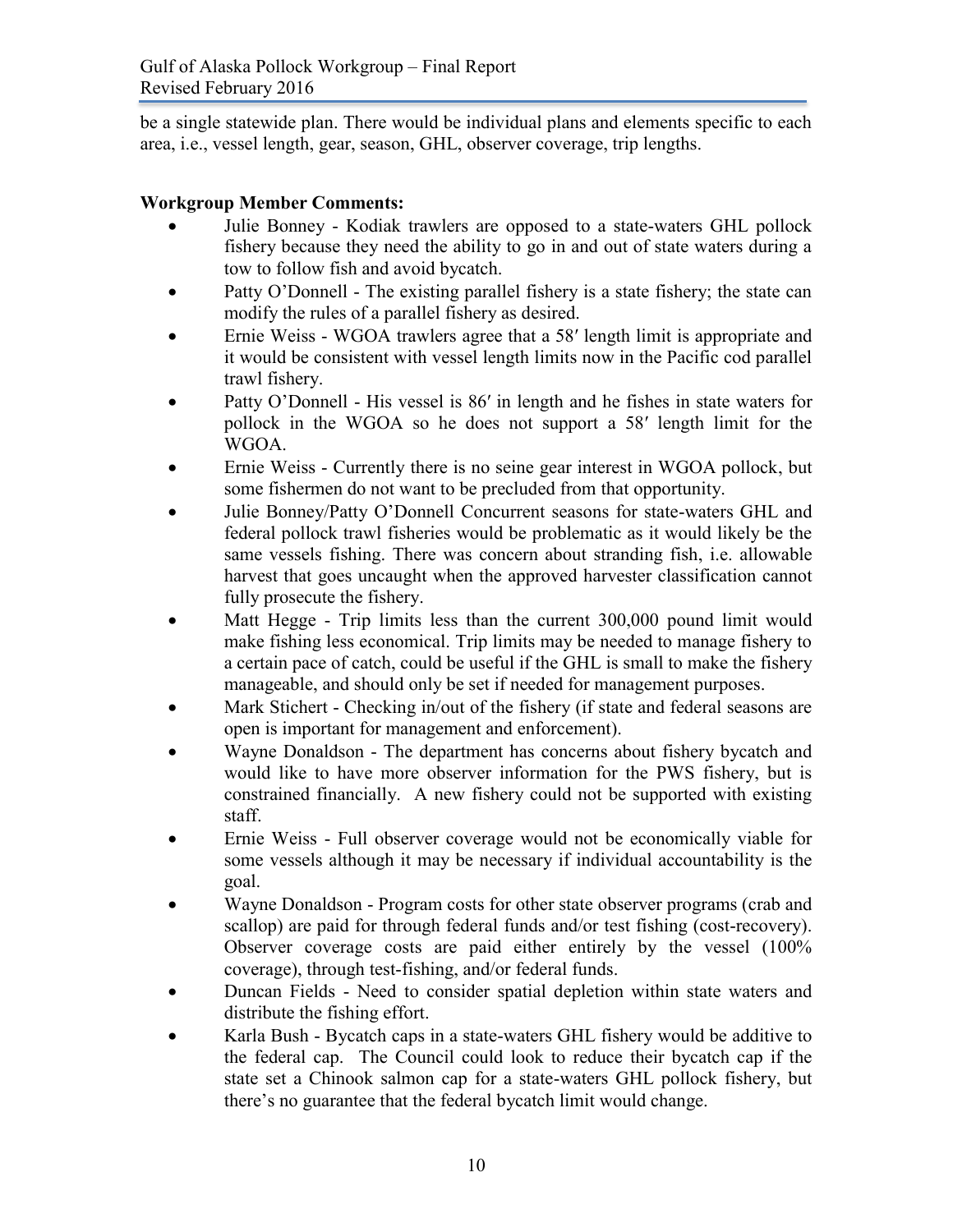- Jan Rumble Setting bycatch caps in a state-waters GHL fishery is already being done in PWS.
- Ernie Weiss Exclusive registration would be supported in the WGOA.
- Mark Stichert Steller sea lion no fishing zones are almost all recognized during the state parallel Pacific cod fishery. Only the no transit zones are recognized during the state-waters Pacific cod fishery.
- Duncan Fields The Eastern population of Steller sea lion is no longer endangered and it may be appropriate to start a dialogue with NMFS Protected Resources Division to see if some of those measures should be rolled back.
- Ed Dersham State-waters measures are considered in the Biological Opinion for Steller sea lion measures under other cumulative effects. Measures in state-waters may have to be mitigated by changes to the federal fisheries.
- Raymond May / Julie Bonney Gear restrictions: Several points were made about not defining specific gear because it does not allow for innovation. It is better to look for incentives to reduce bycatch (through gear modifications) rather than dictate gear specifications.
- Mark Stichert Pacific cod are taken as incidental species during pollock trawling. The Board would need to consider these Pacific cod removals in the state Pacific cod management plans.

# <span id="page-10-0"></span>**STATE-WATERS POLLOCK FISHERY:** *Costs/Benefits of a State GHL Pollock Fishery*

Throughout the workgroup's efforts, several discussion points were brought up regarding establishing a state-waters pollock fishery for the various gear types under consideration.

### <span id="page-10-1"></span>**Workgroup Member comments:**

### <span id="page-10-2"></span>**Trawl fishery:**

- Julie Bonney Difficult to know what the correct GHL would be and difficult to set district bycatch caps.
- Julie Bonney Fractures the fishery forces fishing inside three miles versus the zero to 200 miles that trawlers have now.
- Julie Bonney Conflicts with the current parallel fishery that allows for new entrants.
- Julie Bonney A GHL fishery would be repetitive and increase costs.
- Julie Bonney Fish may be stranded if you cannot roll back to federal fisheries or if they happen too late in the year.
- Matt Hegge Rollover provisions can address the issue of stranded fish.
- Patty O'Donnell Opposes elimination of a parallel fishery to have a statewaters GHL; needs to fish inside when the weather is bad.
- Matt Hegge A parallel fishery won't be eliminated.
- Patty O'Donnell Exclusive state-waters fishery around Kodiak would impact those that currently fish and increase inefficiencies.
- Matt Hegge Kodiak will not necessarily be an exclusive state-waters fishery.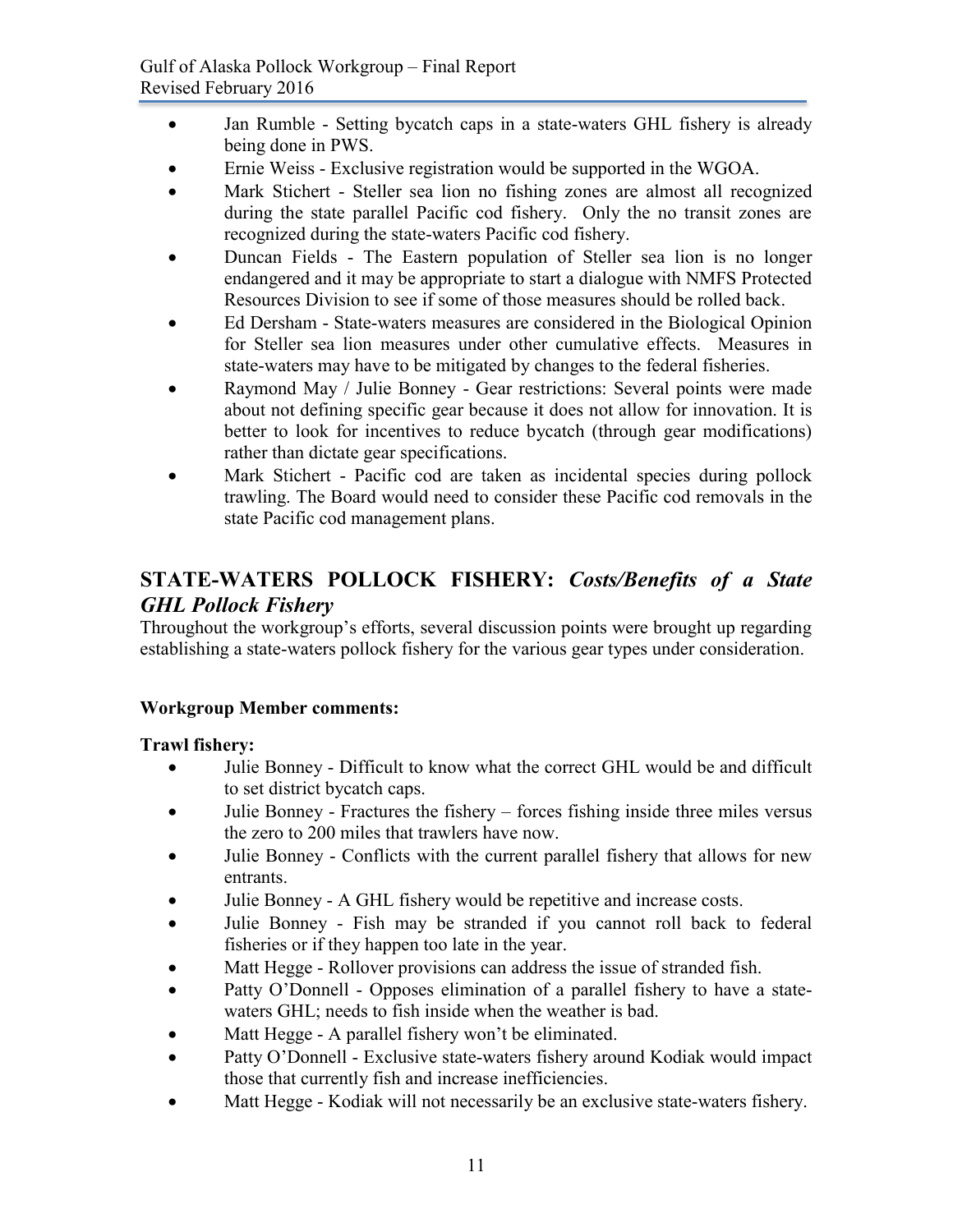- John Gucer Efficiency does not equate to more money. More money would go to the local communities if the pollock fishery duration was longer.
- Matt Hegge Catch share programs like halibut and Bering Sea king crab dramatically increase the cost of participating in the fisheries.
- Julie Bonney Pollock is a high volume, low value fishery. Need to be efficient enough to cover the cost structure of the platform and crew costs. It is more expensive to operate a trawler.
- Duncan Fields If federal waters are not rationalized, then why should the Board move forward?
- Julie Bonney A trawl GHL fishery may allocate pollock to a group that does not exist; there are no GOA trawlers who only fish state-waters.
- Julie Bonney There are no GOA trawlers who fish only state-waters yet.
- Julie Bonney Impacts to other state fisheries need to be considered. There are a larger number of efficient 58′ vessels fishing now; if you create another opportunity for 58′ vessels, you may erode what happens in other fisheries such as Pacific cod.

### <span id="page-11-0"></span>**Seine fishery:**

- Beaver Nelson Support concepts in Proposal 44.
- Darius Kasperzak Would like seine opportunity when salmon fishing is poor.
- Tim Baker Need more time to continue with commissioner permits to see if something can be developed before moving forward with a management plan.
- Raymond May Participants in Cook Inlet have proven that pollock can be caught with a seine, which was the purpose of the commissioner's permit.
- Mark Stichert Seine fishery would look different in Kodiak than in Cook Inlet. We do not have information on catch or markets for other areas yet.
- Mark Stichert We need to understand how the fishery might work. Need to come forward with enough structure so a management plan can be built.
- Beaver Nelson The seine gear that was tested in Cook Inlet is likely not what would be used in a developed fishery.

## <span id="page-11-1"></span>**Jig fishery:**

- Darius Kasperzak The jig fleet is trying to recover from 2013 when the available Pacific cod biomass and price were low. Last year some boats started getting back into the cod fishery and numbers of vessels in the fleet is picking up. Effort in the Pacific cod fishery was low in 2014; the best opportunity for pollock was in June and vessels were targeting black rockfish during that time.
- Julie Bonney Jig gear is currently an allowable gear type for pollock in the federal and state parallel fisheries. The federal pollock fishery opens annually for fixed gear on January 1, this year it will likely be open until April. The fixed gear season opens again on August 25 and is usually open until November 1.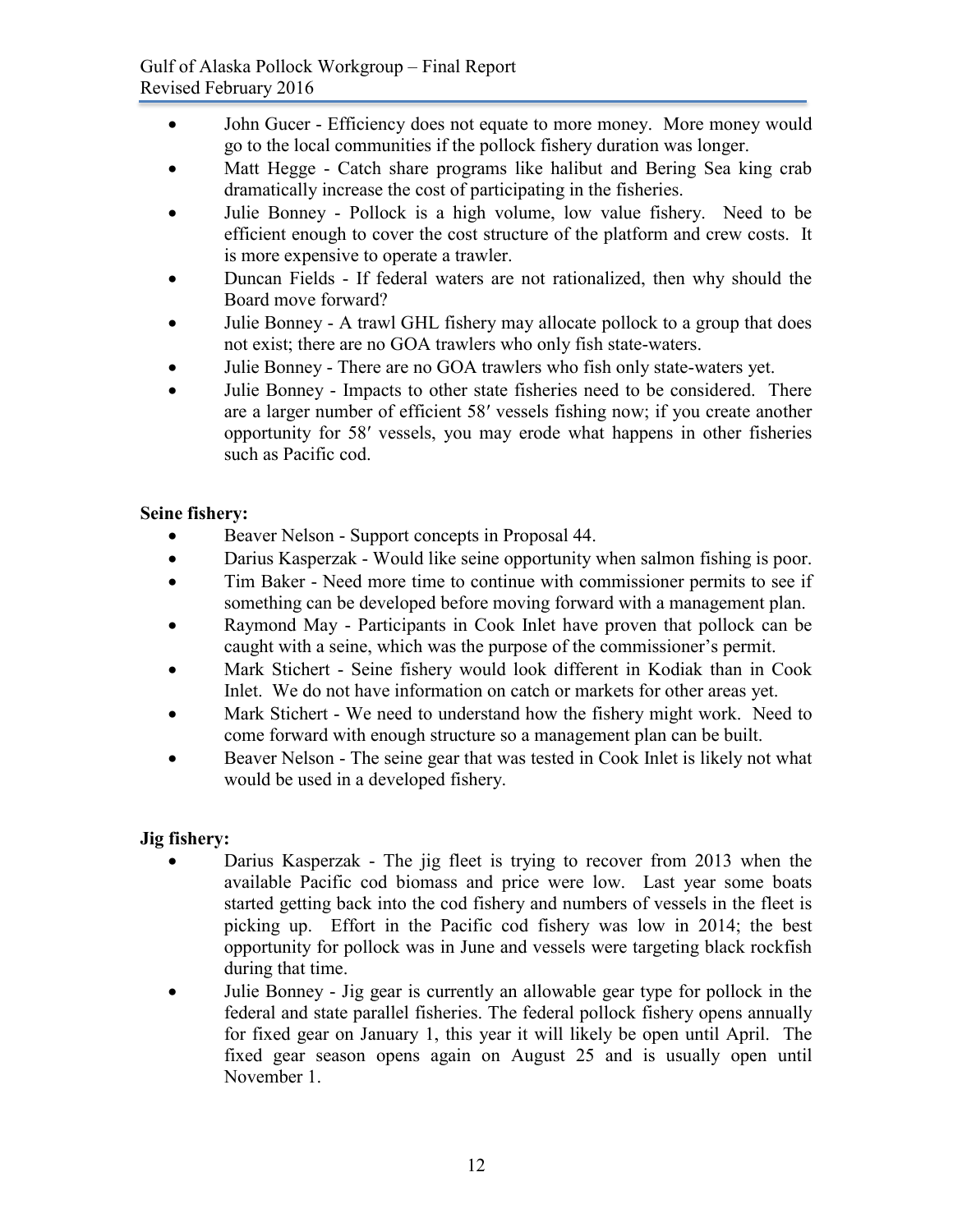- Darius Kasperzak The jig fleet would do better if it could fish during the summer months.
- Julie Bonney The Council could create a pollock jig opportunity that could be fished from zero to 200 miles.
- Darius Kasperzak The jig fleet is interested in having a pollock fishery opportunity when the federal season is closed (summer months). The fish are shallower, easier to catch during this time, and larger fish are found inside bays. In general, the jig fleet is more comfortable with state-managed fisheries since most participate in state-waters Pacific cod and black rockfish fisheries.
- Mitch Kilborn The current dock price in Kodiak for Pacific cod is \$0.35 for bled fish and pollock is \$0.11 per pound.
- Darius Kasperzak Jig fishermen have said they receive the same price for Pollock as cod when they make their cod deliveries.
- Darius Kasperzak Supports seeing a jig fishery develop. Benefits to the state may be more permits in the hands of Alaskans.

### <span id="page-12-0"></span>**General Comments**

 Raymond May - State should manage fishery if fish occur in state waters. Locals will fish if there is an opportunity

# <span id="page-12-1"></span>**NEXT STEP:** *Board Call for Proposals for a state GHL Pollock Management Plan*

### **PROPOSAL SUBMISSION DEADLINE:**

 *5:00 p.m., September 4, 2015 for the Board statewide finfish meeting, March 8– 12, 2016*

## <span id="page-12-2"></span>**ADDITIONAL INFORMATION:** *State-waters GOA Pollock Fishery*

### <span id="page-12-3"></span>**DOCUMENTS re: State-waters GOA Pollock Fishery discussion**

- [2009–2013 GOA Pollock and Pacific Cod Harvest](http://www.adfg.alaska.gov/static-f/regulations/regprocess/fisheriesboard/cgoapollockworkgroup/pdfs/data_ghl.pdf)
- [Board Proposal 44](http://www.adfg.alaska.gov/static-f/regulations/regprocess/fisheriesboard/cgoapollockworkgroup/pdfs/proposal_44.pdf)
- [ADF&G Staff Comments on Proposal 44](http://www.adfg.alaska.gov/static-f/regulations/regprocess/fisheriesboard/cgoapollockworkgroup/pdfs/staff_comments_proposal_44.pdf)
- [Board State-waters Pollock Management Plan Template](http://www.adfg.alaska.gov/static-f/regulations/regprocess/fisheriesboard/cgoapollockworkgroup/pdfs/draft_walleye_plan.pdf)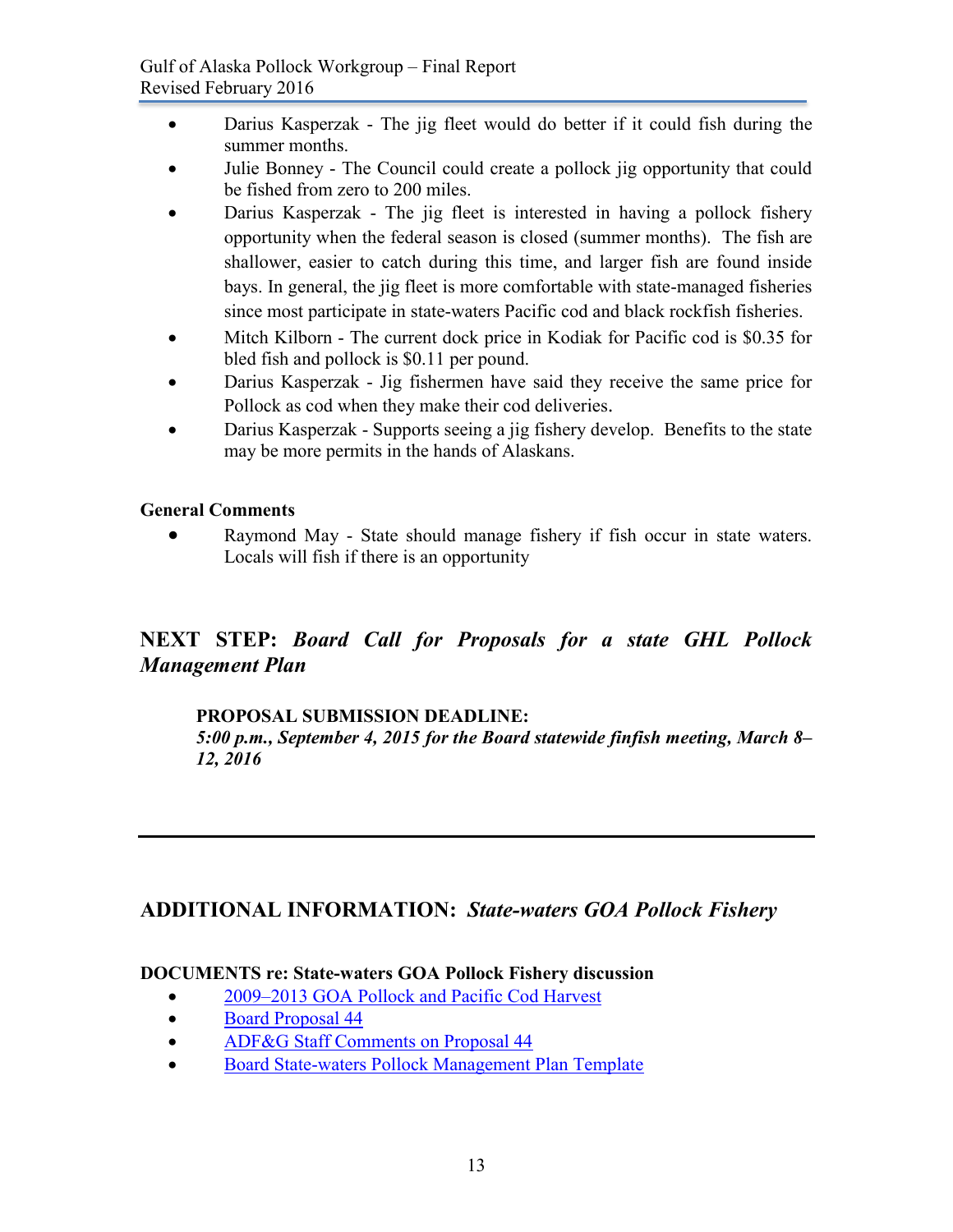#### <span id="page-13-0"></span>**TIMELINE re: Board Proposal 44**

**Spring 2013**: The Board received commercial fisherman Matt Hegge's Proposal 44 *to create state-waters walleye Pollock management plans for Cook Inlet, Kodiak, and Chignik management areas.* 

**Fall/Winter 2013**: The Board took public testimony on Proposal 44 at the Chignik Finfish and Lower Cook Inlet Finish meetings. It was at this meeting that Julie Bonney and others familiar with the Council trawl bycatch management program said that the Council and the Board needed to work together so the pollock fisheries in state waters could dovetail with the federal catch share fishery.

**January 2014**: At the Kodiak Finfish meeting, the Board took public testimony and voted to table Proposal 44 until the March 2015 statewide Board shellfish meeting. The Board established the GOA Pollock Workgroup to gather information about a state GHL pollock fishery.

#### <span id="page-13-1"></span>**TIMELINE re: Board GOA Pollock Workgroup, February 2014 – Present**

- Set goal *to provide the Alaska Board of Fisheries with discussion on a state guideline harvest level (GHL) walleye pollock fishery and an explanation of whether and how a state-GHL walleye pollock fishery would protect and maintain Alaska's marine resources and maximize benefits of the state's Gulf of Alaska walleye pollock resource*
- Established five objectives (see handout)
- Named 13 stakeholders from Western and Central GOA to fill designated seats; included at the workgroup table two Council representatives; support staff from ADF&G, NMFS, and Council; and two Board members who served as workgroup co-chairs.
- Held three Pollock Workgroup meetings in Anchorage: April 2014, October 2014, and February 2015.
- Discussed federal pollock fishery challenges at April 2014 (see minutes on the Board webpage and discussion points below)
- Discussed federal/state management plan coordination at October 2014 meeting (see minutes on the Board's webpage and discussion points below)
- Discussed the Board's state-waters Pollock Management Plan Template at the February 2015 meeting (see minutes on Board webpage and discussion points below)
- Announced at the February 2015 meeting that the Board will issue a call for proposals for state waters pollock-related proposals to be taken up at the Board's March 2016 Statewide finfish meeting.

#### <span id="page-13-2"></span>**ADDITIONAL MATERIAL (on Board website) re***: GOA Pollock Fishery Discussion*

**2013 Chignik Finfish meeting:**  [Proposal 44](http://www.adfg.alaska.gov/static-f/regulations/regprocess/fisheriesboard/cgoapollockworkgroup/pdfs/proposal_44.pdf)